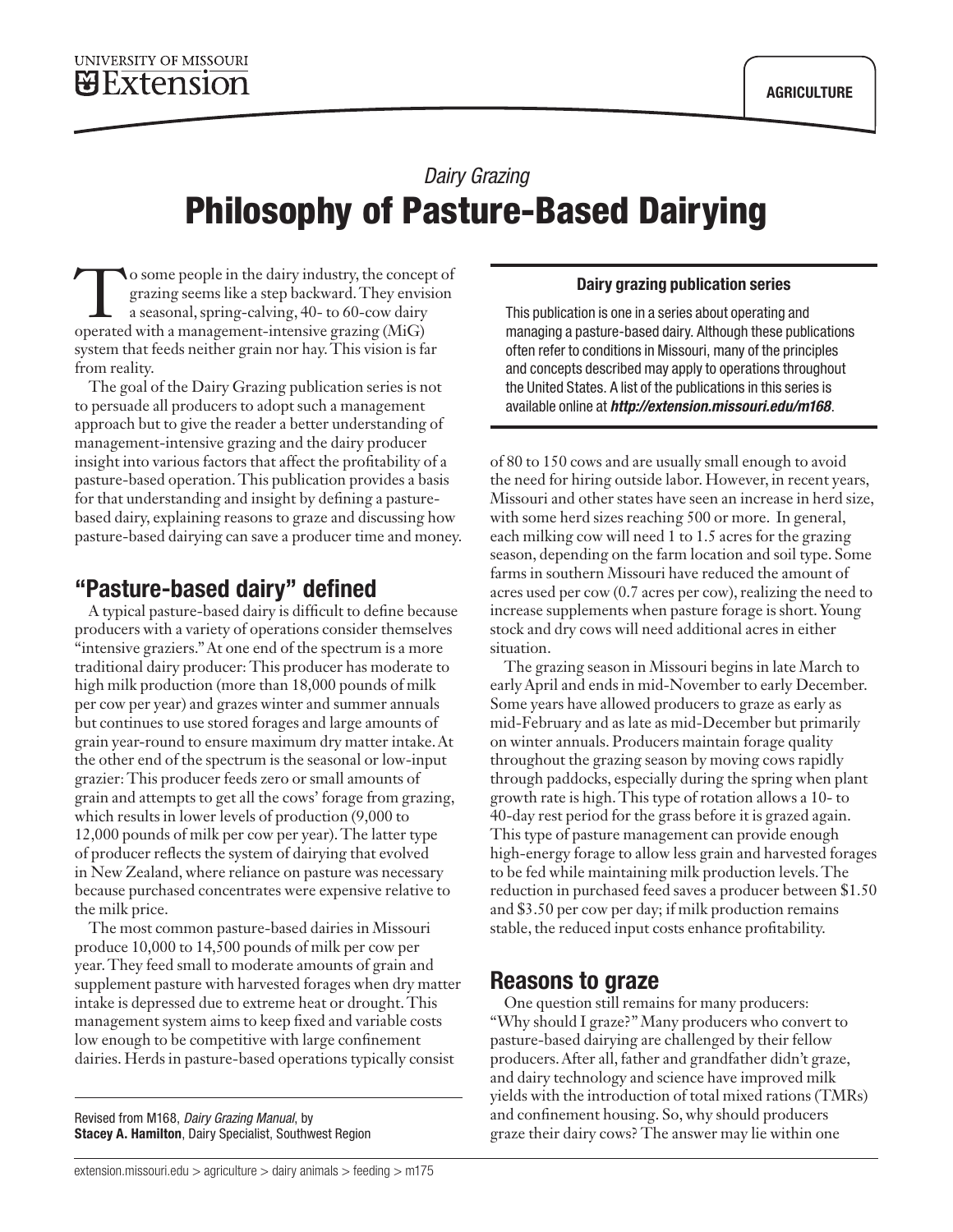word — simplicity. Jim Gerrish suggests in MU Extension publication M157, *[Missouri Grazing Manual](http://extension.missouri.edu/p/m157)*, that "many young people have forsaken farming because they view farm life as day after day of hard, menial labor." Similarly, many dairy producers have commented they have never taken a vacation or they wished they had not have missed so many of their children and family activities. Conventional dairy farming would certainly epitomize this view. It can involve milking cows twice a day, 365 days a year, causing dairy producers to work 10- to 14-hour days. Farming should not be a love of labor but rather a labor of love. The goal of a dairy farm should be to provide a comfortable way of life. In past years, farmers have prided themselves on how hard they work, as they should. However, many graziers pride themselves on not having to work so hard and still being profitable.

## Grazing saves time and money

In many instances, producers have converted their operations from conventional feeding and managed operations to grazing operations — maximizing use of grass while supplementing with grain and harvested forage as needed. This conversion to grazing operations has saved these producers time, labor and capital expense. It has reduced the amount of harvested feed they produce, the time they spend in feeding these products, and the labor and time spent handling animal manure.

Many opponents to pasture-based dairies suggest the time spent on a grazing operation will increase due to the time spent in gathering animals from paddocks twice each day. However, whether time spent bringing animals in to be milked will increase depends on paddock setup and distance of paddocks from the milk barn. Even if time spent gathering animals does increase, time spent doing other tasks will decrease, and the increased time spent with cows will become a sort of "quality time." For example, producers may observe cows in heat that they may not have detected if engaged in other activities, and they may notice and treat sick cows sooner.

Another reason to graze involves manure management, which has been and will continue to be a major concern for dairy producers. Graziers who try to maximize their forage potential can reduce this concern. In many grazing systems, cattle deposit at least 70 percent of the manure and urine in the paddocks. This is achieved by reducing the time cattle spend near the milking and feeding facilities.

Producers with high throughput milk barns may only need the milk cows to be at the parlor for 1 to 1.5 hours per milking, with a goal of less than 2 hours per milking. Cattle are fed in the parlor, which reduces the necessity of a feeding floor. Data from Missouri and other states have indicated less than 15 percent of predicted urine and manure will need to be handled as the cows spend a limited time around feeding and milking areas.

The cows themselves become the nutrient-disposal system by spreading the nutrients on the pasture. This result can reduce the capital outlay for equipment, reduce the size of the nutrient-storage systems, improve nutrient distribution over the entire farm, reduce fertilizer inputs and allow producers additional time for other dairy tasks as well as for their families.

Another reason to convert to pasture-based dairying is to improve or stabilize income. This outcome is possible because management-intensive grazing maximizes the feed potential of pasture. The following quick calculations show the economic benefit of conversion: The assessment of 3.5 cents per pound of dry matter for grass suggests grain will cost the producer three to five times more than grass. Research predicts cows consume up to 3 to 3.2 percent of their body weight in forage dry matter per day when forage is well managed. This amount is in contrast to the 2 to 2.5 percent of dry matter consumption most commonly used when balancing rations. Rations balanced at 2 and 3 percent of intake showed no difference in fat-corrected milk yields. All of this results in a savings of up to \$2 to \$3 per cow per day, which supports on-farm observations of savings of \$1.50 to \$3 per cow per day. These comparisons were made within-farm by analyzing feed costs and milk production during the grazing season and during the nongrowing season. This reduction in feed costs could be and has been pivotal to increasing farm profitability.

Modern graziers are continuously evaluating new products and forages and trying to adapt technology and practices to their operations. The use of grazing wedges, pasture-planning software and other technology allows producers to predict shortfalls and be proactive rather than reactive in their management decisions. These graziers realize they have more impact on their profitability by enhancing the effectiveness of their time and labor rather than constantly worrying about volatile milk and feed prices. These characteristics and attitudes would make dairy graziers successful in most business ventures.

# Implementing grazing on a farm

Despite the benefits of grazing, it is not an easy-fix solution. It requires a dairy producer with superior management skills, especially in managing forages, to obtain adequate yields with a nutrient density that will maximize milk yield with moderate levels of grain feeding. Grazing is not for every dairy producer. Not all farms are conducive to grazing operations. Not all producers are willing or able to make the transition to grass. The use of management-intensive grazing is simply a tool, much as is the feed wagon. The only difference is the cows are doing the work.

This publication replaces Chapter 1, Philosophy of Pasture-Based Dairying, in MU Extension publication M168, *Dairy Grazing Manual*. Original authors: Stacey A. Hamilton and Ron Young, University of Missouri.